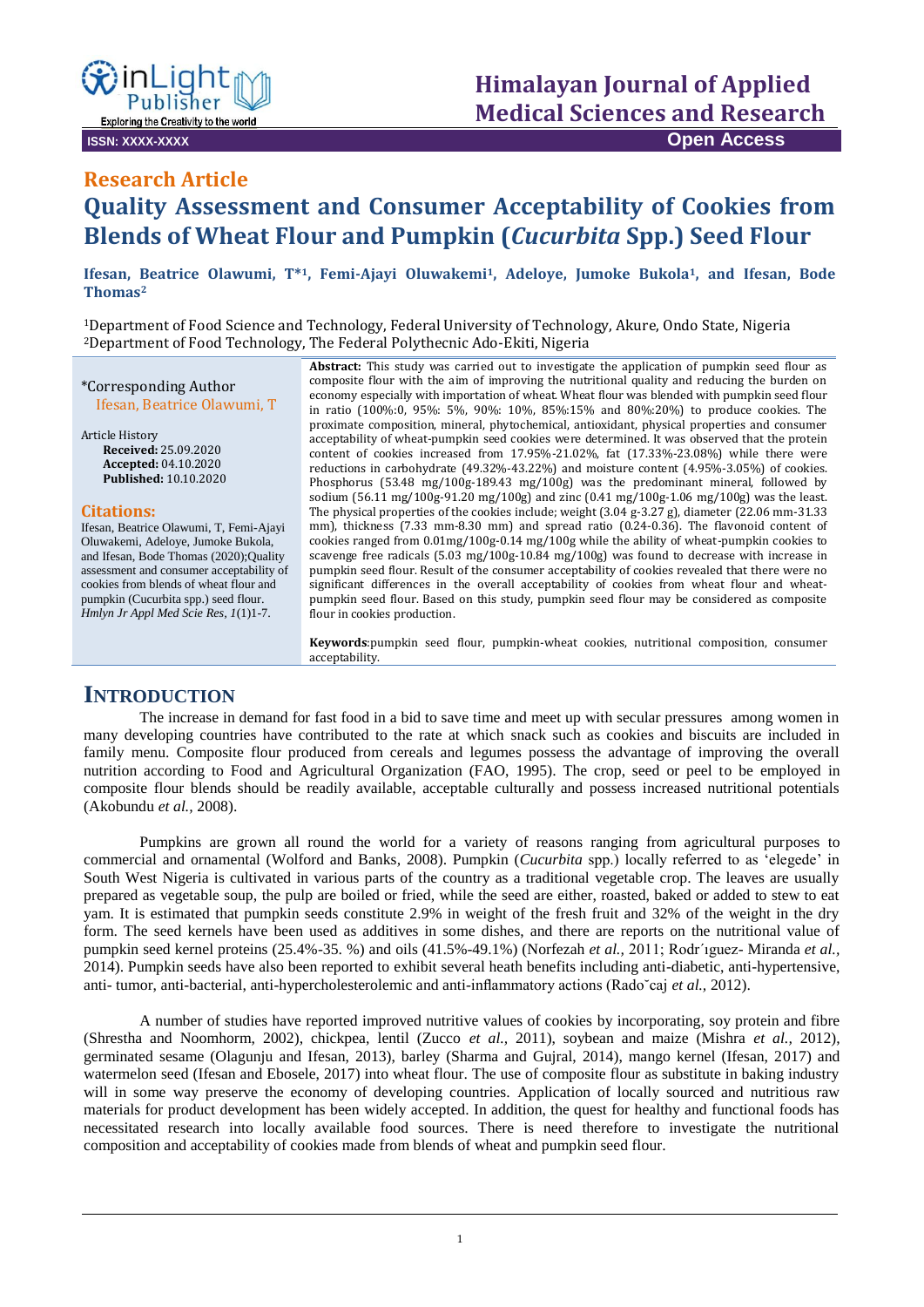# **MATERIALS AND METHODS**

#### *Materials*

Wheat flour, sugar, margarine, powdered milk, salt, sodium bicarbonate and vanilla flavor used for this study were bought from Oba market in Akure, Ondo State while the pumpkin fruits were purchased from Owena market in Osun State, Nigeria.

#### *Preparation of pumpkin seed flour*

Mature pumpkin fruits were washed, cut into small sizes and then cooked for 45 min. They were allowed to cool down for easy separation of the pulp from the seed. The seeds were then oven dried at 60 °C for 4 hour, milled to obtain pumpkin seed flour and packaged in air tight polythene bag.

#### *Formulation of wheat-pumpkin seed flour for cookies production*

Blends with different proportions of wheat flour and pumpkin seed flour were prepared while 100% wheat flour served as control (Table 1). A digital weighing balance (Model: FA2004) and Philips blender (HR 1702) were used for weighing and mixing of the flour, respectively.

| <b>Table 1.</b> Formulation for the wheat-pumpkin seed flour for cookies production    |     |    |  |  |  |  |
|----------------------------------------------------------------------------------------|-----|----|--|--|--|--|
| Wheat flour $(WF)(\%)$<br>Pumpkin seed flour $(PSF)$ $(\% )$<br><b>Composite flour</b> |     |    |  |  |  |  |
| Wheat flour (WF)                                                                       | 100 |    |  |  |  |  |
| 95%WF:5%PSF                                                                            | 95  |    |  |  |  |  |
| 90%WF:10%PSF                                                                           | 90  | 10 |  |  |  |  |
| 85% WF:15% PSF                                                                         | 85  | 15 |  |  |  |  |
| 80% WF:20%PSF                                                                          | 80  | 20 |  |  |  |  |

WF= wheat flour; PSF=pumpkin seed flour

Cookies were produced as described by Olagunju and Ifesan (2013) with slight modifications. All the ingredients (sugar, margarine, powdered milk, salt, sodium bicarbonate and vanilla flavor) were appropriately weighed and mixed thoroughly in a Kenwood mixer. The content was transferred into the mixing bowl while wheat flour or wheat-pumpkin seed flour and sodium bicarbonate were added with continuous mixing for 15 minutes until smooth dough was obtained. A piece of this dough was cut, placed on a clean table then rolled out using rolling pin until the desired uniform texture and thickness of 0.44 cm was obtained. Biscuit cutter was then used to cut the sheet of the dough into required shapes and sizes and placed on the baking tray already greased with margarine. The baking was done at 200 ºC for 20 minutes. After baking, the hot cookies were placed on clean trays to cool down. The cookies were then packed into polyethylene sachet and sealed prior to further analyses.

#### *Determination of proximate composition of wheat, wheat-pumpkin seed cookies*

Crude protein, lipid, crude fibre, moisture and ash content were determined in accordance with the standard methods of Association of Official Analytical Chemist (AOAC, 2012). Carbohydrate was determined by difference.

#### *Determination of mineral content of cookies from wheat and wheat-pumpkin seed flour*

Mineral composition of cookies was determined following the dry ashing technique (AOAC, 2012).

#### *Preparation of wheat, wheat-pumpkin seed cookies extract*

Aqueous extract of cookies was prepared using the method described by Oboh *et al.* (2010). About 2.5 g of the ground cookies was soaked in 100 ml of distilled water at 37  $\degree$ C for about 24 hours. It was then filtered, centrifuged at 2,000 rpm for 10 min and supernatant was stored in the refrigerator for further analyses.

#### *Determination of total flavonoid content of cookies extract*

About 0.2 ml of the extract was added to 0.3 ml of 5% NaNO<sub>3</sub> at zero time. After 5 minutes, 0.6 ml of 10% AlCl<sub>3</sub> was added and after 6 minutes, 2 ml of 1 M NaOH was added to the mixture followed by the addition of 2.1 ml of distilled water. Absorbance was read at 510 nm against the reagent blank and flavonoid content was expressed as mg rutin equivalent (Bao, 2005).

#### *Determination of DPPH free radical scavenging ability of cookies extract*

The free radical scavenging ability of cookies extract against DPPH (1,1-diphenyl-2 picrylhydrazyl) radical was evaluated (Gyamfi *et al.,* 1999). About 1 ml extract was mixed with 1 ml of 0.4 mM/l methanol solution containing DPPH radicals. The mixture was left in the dark for 30 minutes and the absorbance was measured at 516 nm using the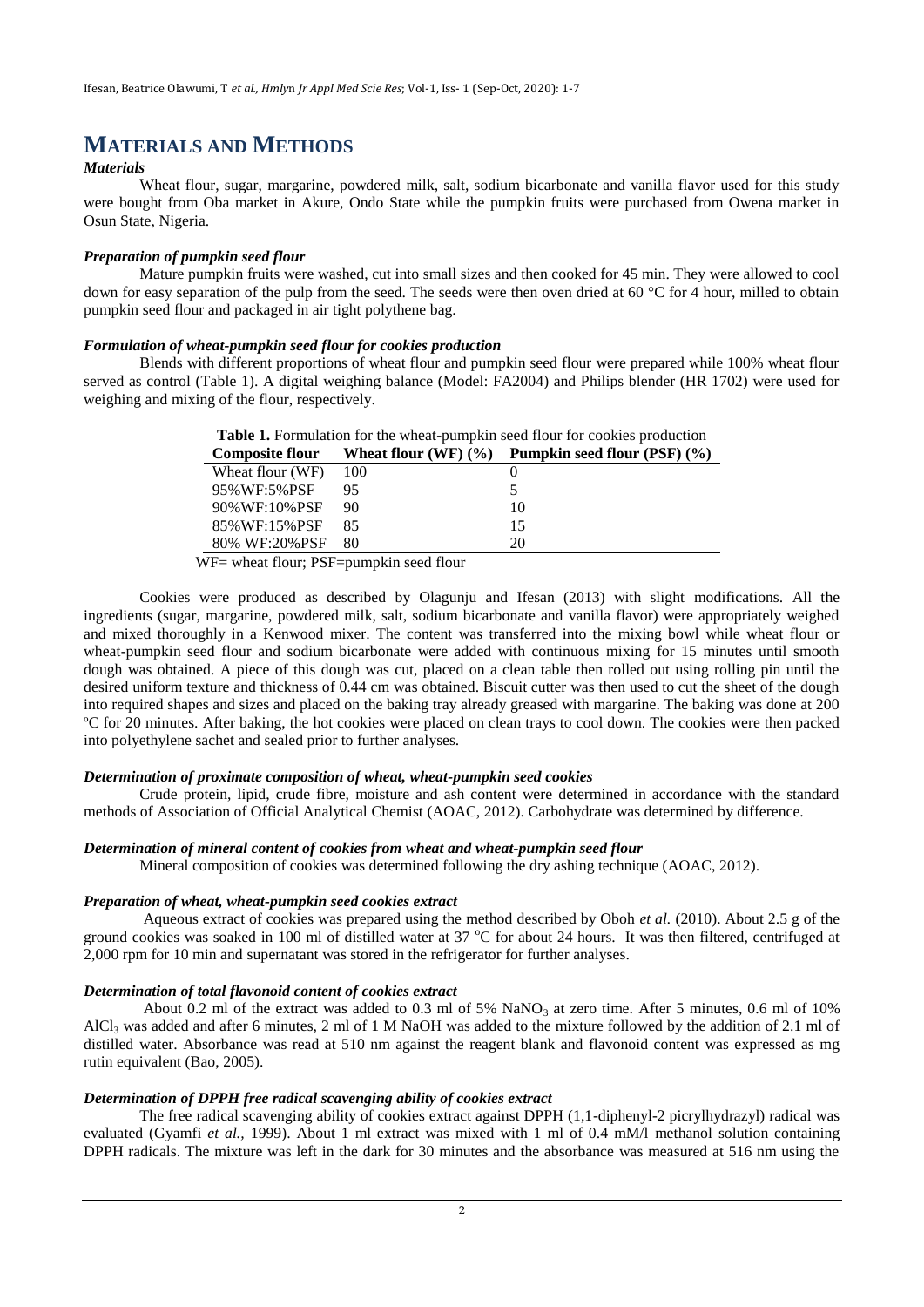spectrophotometer. The DPPH free radical scavenging ability was calculated with respect to the reference, which contained all the reagents without the test sample.

#### *Determination of phytochemical content of wheat and wheat-pumpkin seed cookies Oxalate determination*

One gram of sample was weighed into a conical flask and 75 ml of 3 M  $H_2SO_4$  was added. The solution was placed on a magnetic stirrer for about 1h, and then filtered using Whatman No. 1 filter paper. About 25 ml of sample filtrate was collected and titrated hot (80- 90°C) against 0.1M KMNO<sub>4</sub> solution to the point when a faint pink colour appeared that persisted for at least 30 seconds (Day and Underwood, 1986).

#### *Phytate determination*

Phytate was determined according to the method of Wheeler and Ferrel (1971). Four gram of each sample was soaked in 100 ml of 2 % HCl for 3 hours and then filtered through a No 1 Whatman filter paper. About 25 ml was taking out of the filtrate and placed inside a conical flask and 5ml of 0.3 % of ammonium thiocyanate solution was added as indicator while 53.5ml of distilled water was added to give the proper acidity and then titrated against 0.00566 g per ml of standard iron (lll) chloride solution that contained about 0.00195 g of iron per milliliter until a brownish yellow colour was observed.

#### *Determination of saponin*

The spectrophotometric method of Brunner (1984) was used for saponin determination. About 2 g of the finely ground cookies was weighed and 100 ml of Isobutyl alcohol was added. The mixture was placed on a shaker for 5 hours to ensure uniform mixing. The mixture was filtered with No 1 Whatman filter paper into a beaker containing 20 ml of 40% saturated solution of magnesium carbonate. The mixture obtained was again filtered though No 1 Whatman filter paper to obtain a clean colourless solution. One mililitre of the colourless solution was taken into volumetric flask while 2 ml of 5% iron (III) chloride solution was added and made up to mark with distilled water. It was allowed to stand for 30 min for the colour to develop. The absorbance was read against the blank at 380 nm.

#### *Determination of sensory attributes of wheat-pumpkin seed cookies*

Quality attributes of cookies made from wheat flour and wheat-pumpkin seed flour was assessed by 20 member sensory panelists. The panelists were supplied with a form and asked to score the cookies using the 9 point Hedonic scale with respect to colour, taste, flavour, appearance, crumb texture and overall acceptability (Solomakos *et al.,* 2008). Statistical Analysis.

All data collected was subjected to Analysis of Variance (ANOVA) using SPSS (version 16). Duncan New Multiple Range Test (DNMRT) was used to separate the differences in the mean scores.

### **RESULTS AND DISCUSSION**

#### *Proximate composition of cookies*

Table 1 showed the proximate composition of cookies made from wheat and wheat-pumpkin seed flour blends. Moisture content ranged from 3.05% to 4.95%. Moisture and water activity of food product dictates greatly the keeping quality of the food (Ajani *et al.,* 2012). The values obtained from this study are lower than those reported by Chauhan et al. (2016) for wheat- amaranth cookies. It was observed that the moisture content reduced with increase in pumpkin seed flour substitution while the dry matter content increased gradually. This is similar to what was observed when soybean was added to cowpea (Ogundele *et al.*, 2014). The reduction in the moisture content of cookies may be due to the increase in protein content as a result of the addition of pumpkin seed flour. Protein has been reported to possess certain functional attributes which include; water sorption, viscosity, elasticity, foamability, foam stability and fibre formation (Sunful *et al.,* 2010).

|--|

| <b>Cookies</b> | <b>Moisture</b>              | Ash                     | <b>Protein</b>           | Fat                       | Fibre                   | <b>CHO</b>               |
|----------------|------------------------------|-------------------------|--------------------------|---------------------------|-------------------------|--------------------------|
| 100% WF        | $4.95+0.02^a$                | $2.48 + 0.00^{\circ}$   | $17.95 \pm 0.03^e$       | $23.08 + 0.00^e$          | $2.20+0.02^{\circ}$     | $49.32 + 0.06^a$         |
| 95%WF:5%PSF    | $4.34+0.00b$                 | $2.48 \pm 0.02^{\rm d}$ | $18.23 \pm 0.02^{\circ}$ | $25.17+0.01^{\mathrm{d}}$ | $2.64+0.01^a$           | $4711+0.01b$             |
| 90% WF:10% PSF | $3.33 \pm 0.08$ <sup>d</sup> | $2.52+0.01^{\circ}$     | $19.65 + 0.03^{\circ}$   | $25.39 + 0.03^{\circ}$    | $2.56 \pm 0.00^{\circ}$ | $46.56 \pm 0.01^{\circ}$ |
| 85% WF:15% PSF | $3.57+0.01^{\circ}$          | $2.64 \pm 0.01^{\circ}$ | $20.57+0.04^{\circ}$     | $26.08 + 0.02^b$          | $2.55+0.01^b$           | $44.56 + 0.06^{\circ}$   |
| 80%WF:20%PSF   | $3.05 + 0.00^e$              | $2.96 \pm 0.01^{\circ}$ | $21.02 + 0.03a$          | $27.33 \pm 0.01^{\circ}$  | $2.41 + 0.01^{\circ}$   | $43.22 \pm 0.01^e$       |
| 100% PSF       | $6.13 \pm 0.00$              | $5.88 + 0.00$           | $38.68 + 0.023$          | $42.04 \pm 0.010$         | $0.44 + 0.02$           | 7.46+0.034               |

Means with different letters are significantly different in the same column at the  $p \leq 0.05$ 

WF=wheat flour; PSF=pumpkin seed flour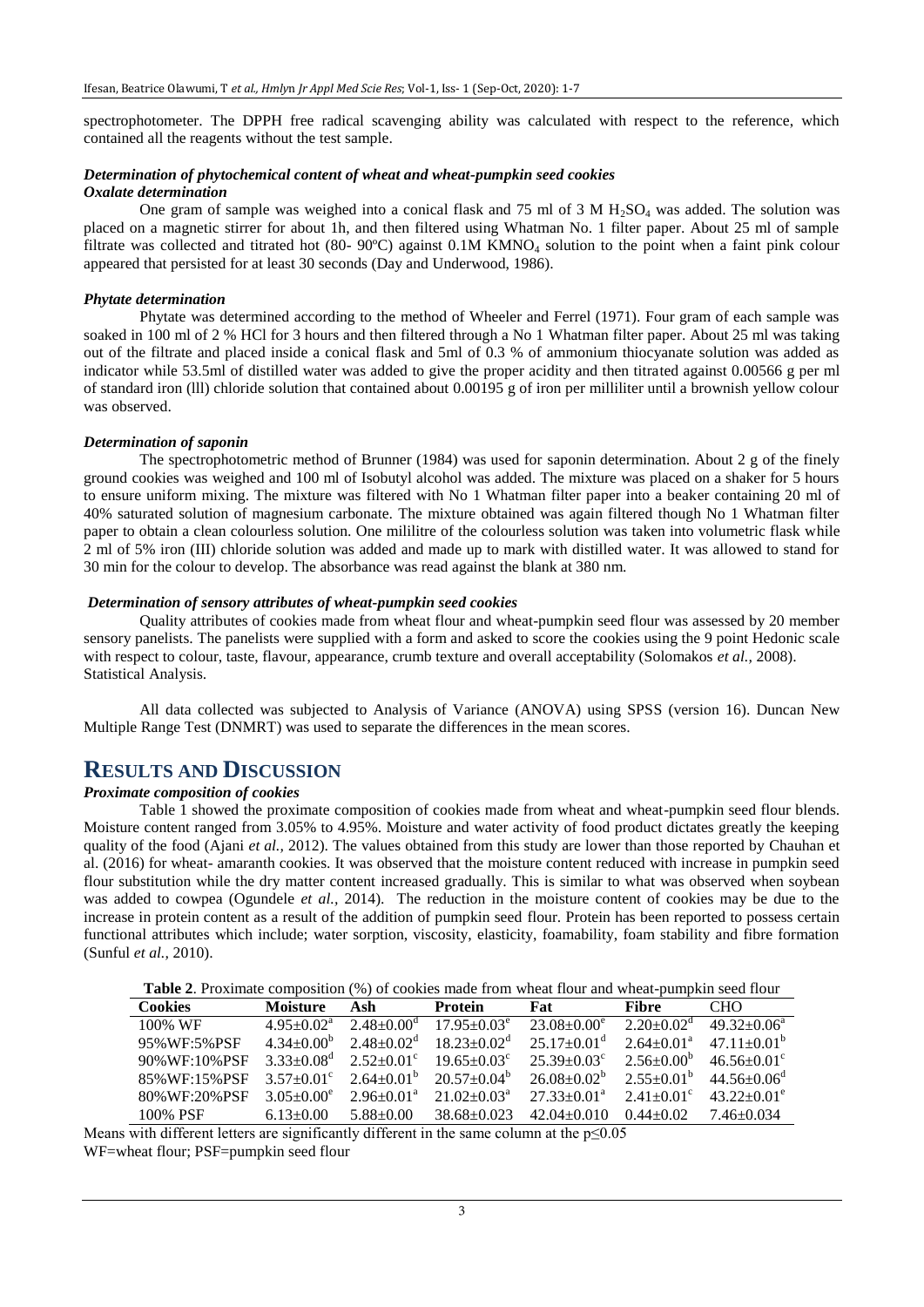Protein content of cookies made from wheat-pumpkin seed flour ranged from 17.95% -21.02% and was found to increase with increase in addition of pumpkin seed flour. The protein content of pumkin seed flour (38.68%) is greater than that of wheat flour (17.95%). The result in this study is similar to the findings of Dixit et al*.* (2011) who reported an increase in protein content of akara with substitution of soybean, higher than that of wheat-mango kernel cookies (9.74%-11.93%) (Ifesan, 2017), and lower than that of wheat-watermelon seed cookies (21.00%- 33.25%) (Ifesan and Ebosele, 2017). The protein content of wheat-pumpkin seed cookies is higher than the 10% which was the minimum value recommended by Food Agriculture Organization/World Health Organization as reported by Ojinnaka et al*.* (2016). The ash content of a food material could be used as an index of its mineral constituent. It was observed that the ash content of cookies (2.48%-2.96%) increased with increase in pumpkin seed flour substitution. The same observation was made by Banu et al*.* (2012) who reported that addition of wheat bran to dough meal increased the ash content. Fat content of wheat and wheat-pumpkin cookies ranged from 23.08%-27.33% and the result of the fat content of cookies followed the same trend with ash and protein content. Similar observations were made when African walnut was employed as composite flour in cookies production and there was increase in the fat content of cookies (Ndie *et al.,* 2010; Ekwe and Ihemeje, 2013). Due to high fat content of pumpkin flour, it should be used shortly after production to prevent rancidity which can lead to deterioration of food product (Ikujenlola, 2014). It was observed that the fibre content of wheat flour (2.20%) and pumpkin flour (0.44%) yielded fibre content of 2.41%-2.64% in wheat-pumpkin cookies. The carbohydrate content of cookies ranged from 43.22% to 49.22% and the values decreased significantly with increase in addition of pumpkin flour. A decrease in carbohydrate content of cake with increasing substitution of African bread fruit flour was reported (Ihediohanma *et al.,* 2009).

#### *Mineral content of wheat-pumpkin cookies*

The mineral content of wheat-pumpkin cookies generally increased with increase in pumpkin content (Table 2). The sodium content of the cookies ranged from 56.11 mg/100g -91.20 mg/100g, calcim (7.19 mg/100g-63.28 mg/100g), phosphorus (53.48 mg/100g-189.43 mg/100g), magnesium (6.81 mg/100g-8.22 mg/100g), zinc (0.41 mg/100g-1.06 mg/100g) and iron (2.78 mg/100g-2.81 mg/100g). The calcium content of the cookies were found to increase appreciably with increase in pumpkin seed flour from 7.13 mg/100g in control to 63.28 mg/100g in sample with 80% wheat+20% pumpkin seed flour. The values obtained from this study are higher than those reported by Fasasi and Alokun (2013) for maize snack enriched with soy flour. Calcium is an important mineral needed for bone formation and neurological functions of the body. The values obtained may be an indication that composite flour from pumpkin seed employed for cookies production are good sources of minerals than wheat flour. Pumpkin fruit has a good content of β-carotene content with moderate content of carbohydrates, vitamins and minerals (Yadhav *et al.,* 2010).

|                     |                  |                    | <b>Those <math>\blacksquare</math>.</b> Thinking composition $\binom{m}{k}$ 100 $\lhd$ 701 when the when pumplim seed coolities |                   |                   |                          |    |    |    |
|---------------------|------------------|--------------------|---------------------------------------------------------------------------------------------------------------------------------|-------------------|-------------------|--------------------------|----|----|----|
| <b>Cookies</b>      | <b>Na</b>        | Ca                 |                                                                                                                                 | Mg                | Zn                | Fe                       | Pb | Ni | Cd |
| 100% WF             | $56.11 \pm 0.00$ | $7.19 \pm 0.100^e$ | $53.48 \pm 0.352$                                                                                                               | $6.81 \pm 0.06$   | $0.41 \pm 0.00^e$ | $2.78 \pm 0.005$         |    |    | N  |
|                     |                  |                    |                                                                                                                                 |                   |                   |                          |    |    | Ð  |
| 95% WF: 5% PS       | $75.45\pm0.11$   | $38.05 \pm 0.23$   | $85.16 \pm 0.072$                                                                                                               | $6.90\pm0.06$     | $0.48 + 0.00$     | $2.79 \pm 0.010$         | N  |    | N  |
|                     |                  |                    |                                                                                                                                 |                   |                   | bc                       |    |    | D  |
| $90\%$ WF: $10\%$ P | $79.43 \pm 0.57$ | $42.06 \pm 0.04$   | $103.71 \pm 0.06$                                                                                                               | $6.91 \pm 0.02$   | $0.51 \pm 0.01$   | $2.81 \pm 0.005$         | N  |    | N  |
| <b>SF</b>           |                  |                    |                                                                                                                                 |                   |                   |                          |    |    | D  |
| 85% WF:15% P        | $85.43 \pm 0.00$ | $42.61 \pm 0.02$   | $134.50\pm0.10$                                                                                                                 | $7.50 \pm 0.04$   | $0.92 \pm 0.00$   | $2.81 \pm 0.00^{ab}$     | N  |    | N  |
| <b>SF</b>           |                  |                    |                                                                                                                                 |                   |                   |                          |    |    | D  |
| 80% WF: 20% P       | $91.20 \pm 0.00$ | $63.28 \pm 0.01$   | $189.43 \pm 0.28$                                                                                                               | $8.22 \pm 0.00^a$ | $1.06 \pm 0.01$   | $2.81 \pm 0.00^{\rm bc}$ | N  |    | N  |
| <b>SF</b>           | ∩ä               |                    | оä                                                                                                                              |                   |                   |                          |    |    | D  |

**Table 2**. Mineral composition (mg/100g) of wheat and wheat-pumpkin seed cookies

Means with different letters are significantly different in the same column at the  $p \le 0.05$  level.

WF=wheat flour; PSF=pumpkin seed flour; ND=not detected

#### *Physical Properties of wheat-pumpkin seed cookies*

It was observed that there were fluctuations in all the values obtained for the physical properties of wheatpumpkin seed cookies (Table 3). The control sample had a weight (3.04 g) that is lower than those of wheat-pumpkin cookies (3.27 g-3.84 g). The low weight of the samples may suggest ease of packaging of the cookies. The diameter of wheat biscuit was 29.86 mm while those of wheat-pumpkin cookies ranged from  $(22.06 \text{ mm}-31.33 \text{ mm})$ . The thickness of the control sample (7.33 mm) was found to be lower compared to wheat-pumpkin seed cookies (8.13 mm-11.15 mm). The increase in thickness of cookies could be due to the binding and swelling of the flour components as a result of water absorption (Sengev *et al.,* 2015). This is consistent with the findings of Chinma and Gernah (2007) who reported a similar observation when wheat was substituted with cassava, soybean and mango kernel flour. Cookies prepared from wheat flour had lower spread ratio (0.24) compared to the cookies made from wheat-pumpkin seed flour blends (0.26-0.36). This is similar to observations from wheat-mango kernel cookies (Ifesan, 2017) and wheat-watermelon cookies (Ifesan and Ebosele, 2017). It however disagreed with the findings of Adeyeye (2016) who reported the highest value for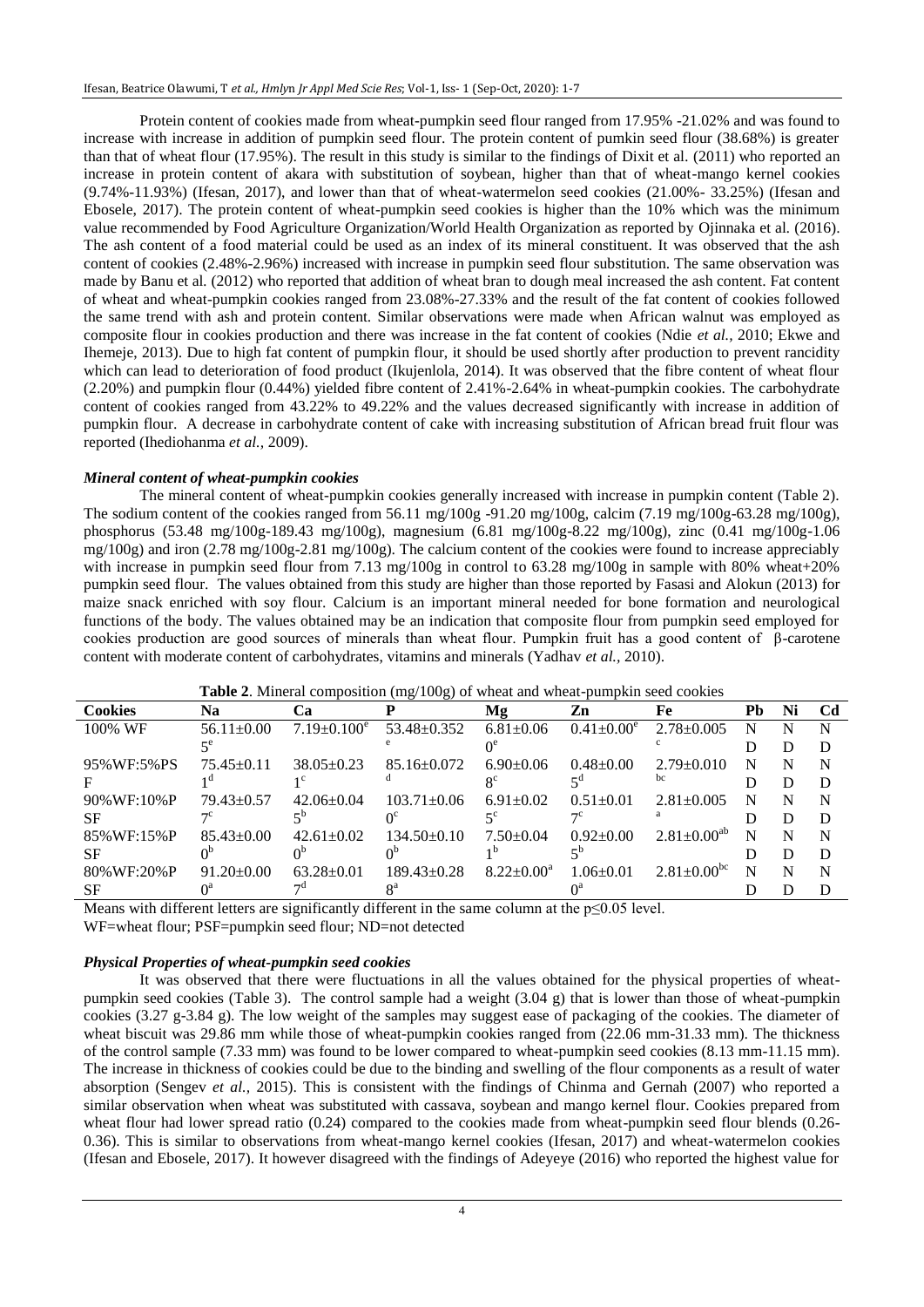wheat flour during cookies production from blends of wheat and sorghum flour. The differences recorded might be due to nature of starch in the composite flour (Mir *et al.,* 2015).

| <b>Table 5.</b> I hysical I topernes of Cookies from Wheat and I unipkin Seculi from Bichus |                                 |                                 |                                |                               |  |  |  |  |
|---------------------------------------------------------------------------------------------|---------------------------------|---------------------------------|--------------------------------|-------------------------------|--|--|--|--|
| <b>Samples</b>                                                                              | Weights $(g)$                   | Diameter (mm)                   | Thickness (mm)                 | Spread ratio                  |  |  |  |  |
| 100% WF                                                                                     | $3.04 + 0.429$ <sup>c</sup>     | $29.86 \pm 0.115^{\circ}$       | $7.33 \pm 0.288$ <sup>c</sup>  | $0.24 \pm 0.014$ <sup>c</sup> |  |  |  |  |
| 95% WF: 5% PSF                                                                              | $3.48 \pm 0.223$ <sup>abc</sup> | $22.06 \pm 0.115$ °             | $8.13 \pm 0.152^b$             | $0.36 \pm 0.005^{\text{a}}$   |  |  |  |  |
| 90% WF: 10% PSF                                                                             | $3.55 \pm 0.220^{ab}$           | $31.26 \pm 0.251$ <sup>a</sup>  | $11.15 \pm 0.444$ <sup>a</sup> | $0.35 \pm 0.015^{\circ}$      |  |  |  |  |
| 85% WF:15% PSF                                                                              | $3.84 + 0.092^a$                | $30.33 \pm 0.757$ <sup>ab</sup> | $8.20 \pm 0.173^b$             | $0.27 \pm 0.010^b$            |  |  |  |  |
| 80%WF:20%PSF                                                                                | $3.27 \pm 0.055$ <sup>bc</sup>  | $31.33 \pm 1.154$ <sup>a</sup>  | $8.30 \pm 0.300^b$             | $0.26 \pm 0.015^{bc}$         |  |  |  |  |

**Table 3**. Physical Properties of Cookies from Wheat and Pumpkin Seed Flour Blends

Means with different letters are significantly different in the same column at the  $p \le 0.05$  level. WF= wheat flour; PSF=pumpkin seed flour

#### *Phytochemical content of wheat and wheat-pumpkin cookies*

Results of the phytochemical properties of wheat and wheat-pumpkin seed cookies were found to increase with addition of the composite flour. The tannin content for control was 0.14 mg/100g while it increased from 0.15 mg100g – 0.19 mg/100g for cookies with pumpkin seed flour. Phytate content was 32.14 mg/100g for wheat cookies and 38.73 mg/100g-53.56 mg/100g for wheat-pumpkin seed cookies. Saponin in the cookies ranged from 15.20 mg/100g in control to 22.50 mg/100g in cookies with composite flour. The increases observed in the phytochemicals of cookies with addition of pumpkin seed is an indication that pumpkin seed flour is rich in phytochemical and may further be investigated as a functional flour.

**Table 4**. Phytochemical composition (mg/100g) of cookies from blends of wheat and pumpkin flour

| <b>Samples</b> | <b>Tannins</b>   | <b>Phytates</b>                | <b>Saponins</b>                | <b>Oxalates</b>                |
|----------------|------------------|--------------------------------|--------------------------------|--------------------------------|
| 100% WF        | $0.14+0.104^a$   | $32.14 + 0.020^e$              | $15.20 \pm 0.030^e$            | $6.51 \pm 0.020$ <sup>c</sup>  |
| 95% WF:5% PSF  | $0.15+0.010^a$   | $38.73 \pm 0.030$ <sup>d</sup> | $17.80 \pm 0.040$ <sup>d</sup> | $7.56 \pm 0.020$ <sup>ab</sup> |
| 90% WF:10% PSF | $0.18 + 0.006^a$ | $41.02 + 0.040^{\circ}$        | $19.96 \pm 0.076$ <sup>c</sup> | $7.56 \pm 0.005^{ab}$          |
| 85% WF:15% PSF | $0.18 + 0.020^a$ | $42.20 \pm 0.020$              | $20.50 \pm 0.020^{\circ}$      | $7.52 \pm 0.020^{\rm b}$       |
| 80% WF:20% PSF | $0.19 + 0.010^a$ | $53.56 \pm 0.040a$             | $22.50 \pm 0.020^{\circ}$      | $7.58 \pm 0.040^a$             |

Means with different letters are significantly different in the same column at the p≤0.05 level. WF= wheat flour; PSF=pumpkin seed flour

#### *Antioxidant properties of wheat-pumpkin seed cookies*

Antioxidants are compounds that inhibit or delay the oxidation of other molecules by inhibiting the initiation or propagation of oxidizing chain reactions. They are compounds when added to food products, especially to lipids and lipid-containing foods, can extend the shelf-life by retarding the process of lipid peroxidation, which is one of the major reasons for deterioration of food products during processing and storage (Mala and Kurian, 2016). Table 5 showed that the flavonoid content of cookies ranged from 0.01 mg/100g to 0.14 mg/100g. There was no significant difference in the samples except for cookies produced from 95% wheat flour; 5% pumpkin flour blend which had the highest value. The ability of wheat-pumpkin seed cookies to scavenge free radicals revealed that the control  $(10.84 \text{ mg/g})$  had the highest value and the DPPH values decreased with increase in addition of pumpkin seed (6.17 mg/100g-5.03 mg/100g).

**Table 5**. Antioxidants properties of wheat-pumpkin Cookies (mg/100g)

| <b>Samples</b> | <b>Flavoniods</b>           | <b>DPPH</b>                    |
|----------------|-----------------------------|--------------------------------|
| 100% WF        | $0.01 \pm 0.001^b$          | $10.84 \pm 0.020$ <sup>a</sup> |
| 95%WF:5%PSF    | $0.14 \pm 0.105^{\text{a}}$ | $6.17 \pm 0.020^b$             |
| 90% WF:10% PSF | $0.01 \pm 0.001^b$          | $5.94 \pm 0.000$ <sup>c</sup>  |
| 85% WF:15% PSF | $0.01 \pm 0.000^b$          | $5.96 \pm 0.005$ <sup>c</sup>  |
| 80%WF:20%PSF   | $0.02 + 0.001^b$            | $5.03 \pm 0.010$ <sup>d</sup>  |

Means with different letters are significantly different in the same column at the p≤0.05 level. WF= wheat flour; PSF=pumpkin seed flour.

#### *Consumer acceptability of wheat-pumpkin seed cookies*

Table 6 showed the sensory attributes of cookies made from pumpkin seed and wheat flour. The panelist scored the cookies on appearance (7.11-8.00), colour (7.05-8.16), texture (7.38-8.05), taste (7.38-8.16) and overall acceptability (7.27-7.83). It was observed that cookies made from 95% wheat: 5% pumpkin seed was rated higher and preferred than the control sample with 100% wheat in all the sensory attributes. The overall acceptability score for all the samples showed that cookies from wheat-pumpkin seed were well accepted and could compete with cookies made from 100% wheat flour.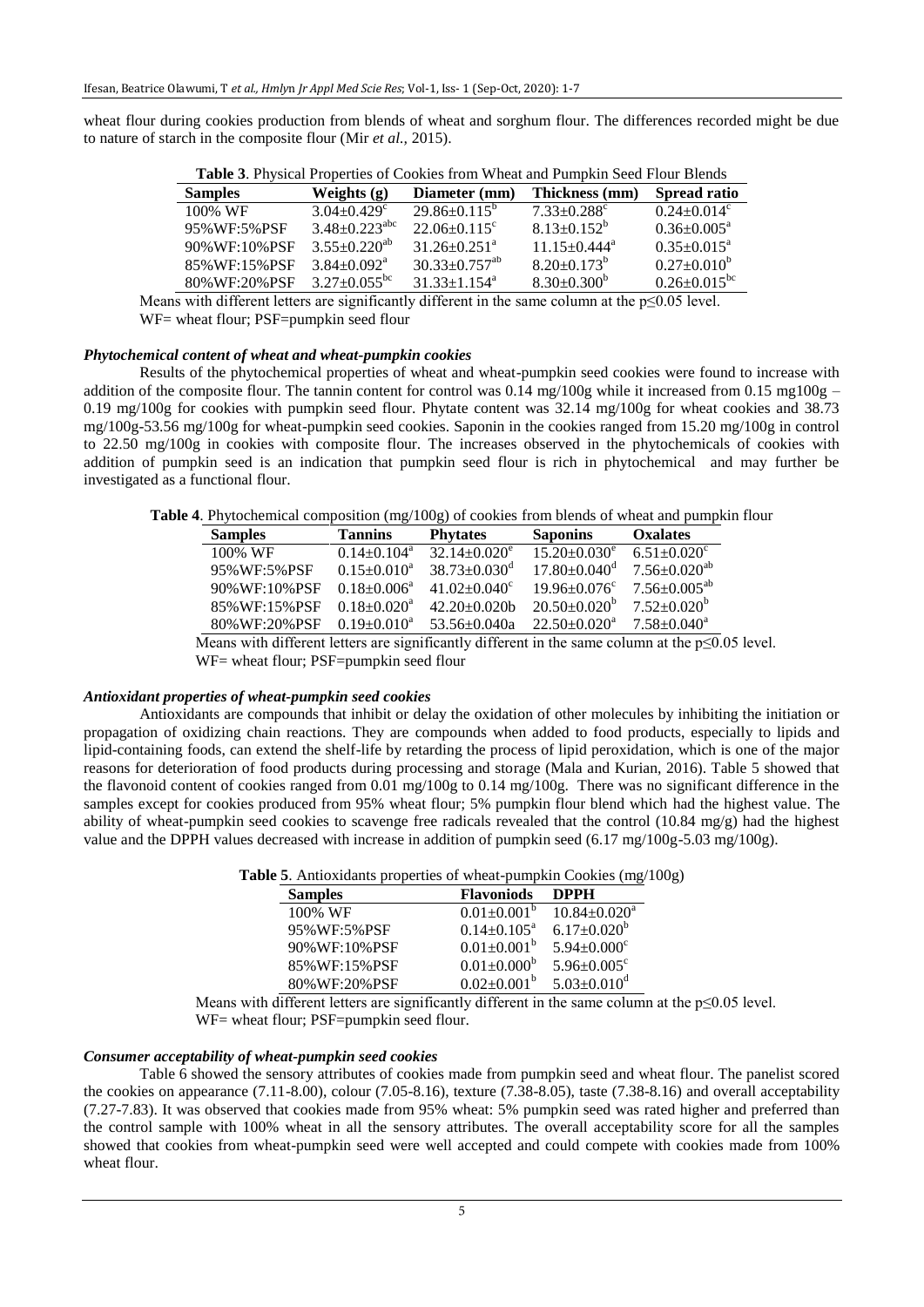### **CONCLUSION**

The result of this study revealed that cookies of high nutritional content could be produced from blends of wheat-pumpkin seed flour. Cookies produced from 100% wheat flour and composite flour cookies had the same acceptability score. Increasing the utilization of pumpkin seed flour to fortify wheat flour will increase the nutritional quality of products and reduce dependence on wheat as the sole source of flour.

| Table 6. Sensory Evaluation of Cookies from blends of pumpkin seed and wheat flour |                              |                               |                               |                               |                              |  |  |
|------------------------------------------------------------------------------------|------------------------------|-------------------------------|-------------------------------|-------------------------------|------------------------------|--|--|
| <b>Samples</b>                                                                     | Appearance Colour            |                               | <b>Texture</b>                | <b>Taste</b>                  | <b>Overall</b>               |  |  |
|                                                                                    |                              |                               |                               |                               | <b>Acceptability</b>         |  |  |
| 100% WF                                                                            | $8.00 \pm 0.76^{\circ}$      | $7.66 \pm 1.02^{ab}$          | $7.44+0.92^b$                 | $7.38 + 1.03^b$               | $7.47 \pm 0.79$ <sup>a</sup> |  |  |
| 95% WF: 5% PSF                                                                     | $8.67 \pm 0.48$ <sup>a</sup> | $8.16 \pm 0.70$ <sup>a</sup>  | $7.88 \pm 0.75$ <sup>ab</sup> | $8.16 \pm 0.92$ <sup>a</sup>  | $7.83 \pm 0.78$ <sup>a</sup> |  |  |
| 90% WF:10% PSF                                                                     | $8.33 \pm 0.68^{ab}$         | $7.88 \pm 0.90^a$             | $7.38 \pm 0.77$ <sup>b</sup>  | $7.83 + 0.70^{ab}$            | $7.27 \pm 1.27$ <sup>a</sup> |  |  |
| 85% WF:15% PSF                                                                     | $7.83 \pm 0.85^b$            | $7.55 \pm 0.78$ <sup>ab</sup> | $8.05 \pm 0.63^{\text{a}}$    | $7.77+0.94^{ab}$              | $7.44 \pm 0.92$ <sup>a</sup> |  |  |
| 80% WF:20% PSF                                                                     | $7.11 + 1.07^c$              | $7.05 \pm 1.16^b$             | $7.44 + 0.92^b$               | $7.77 \pm 0.94$ <sup>ab</sup> | $7.61 \pm 0.69^{\mathrm{a}}$ |  |  |

Means with different letters are significantly different in the same column at the  $p \le 0.05$  level.

WF= wheat flour; PSF=pumpkin seed flour

### **REFERENCES**

- 1. Adeyeye, S.A.O. (2016). Assessment of quality and sensory properties of sorghum–wheat flour cookies. *Cogent Food Agric.* 2: 1245059.
- 2. Ajani, A., O., Oshundahunsi, O.F., Akinoso, R., Arowora, K. A., Abiodun, A.A., & Pessu, P. O. (2012). Proximate Composition and Sensory Qualities of Snacks Produced from Breadfruit Flour. *Global J. Sc. Fron. Res. Biol. Sci.* 12, 2249-4626.
- 3. AKOBUNDU, E. T., Ubbaonu, C. N., & Ndupuh, C. E. (1988). Studies on the baking potential of non-wheat composite flours. *Journal of food science and technology (Mysore)*, *25*(4), 211-214.
- 4. AOAC. (2012). Association of Official Analytical Chemist. Official Methods of Analysis of the Analytical Chemist International, 18<sup>th</sup> ed. Gathersburg, MD USA.
- 5. Banu, J., Stoenescu, G., Ionescu, V.S., & Aprodu1, J. (2012). Effect of the addition of wheat bran stream on dough rheology and bread quality. *Annals of the University Dunarea de Jos of Galati Food Tech*. 36, 39-52.
- 6. Bao, J. Y., Cai, M., Sun, G., Wang, & Corke, H. (2005). Anthocyanins, Flavonoid and Free Radical Scavenging Activity of thines Baybery (*Myrial rubia*) extracts and their colour properties and stability. *J. Agric Food Chem.* 53: 2327-2332.
- 7. Brunner, J.H. (1984). Direct spectrophotometer determination of saponin. *Anal. Chem.* 34, 1314- 1326.
- 8. Chauhan, A., Saxena, D.C., & Sukhcharn, S. (2016). Physical, textural, and sensory characteristics of wheat and amaranth flour blend cookies. *Cogent Food Agric*. 2, 1-8.
- 9. Chinma, C. E., & Gernah, D. I. (2007). Physical and sensory properties of cookies produced from cassava/soybean/mango composite flours. *J. Food Tech*. 5, 256–260.
- 10. Day, R.A. (Jnr) & Underwood, A.L. (1986): Quantitative Analysis. 5<sup>th</sup>edn.Prentice Hall Publication. pp 701.
- 11. Dixit, A. K., Antony, J. I. X., Sharma, N. K., & Tiwari, R. K. (2011): Soybean constituent and their functional benefits. In: Tiwari VK, Mishra BB (Eds) Opportunity, challenge and scope of natural products in medicinal chemistry, Research signpost Publication, Kerala, India pp. 367–383.
- 12. Ekwe, C.C., & Ihemeje, A. (2013). Evaluation of physicochemical properties and preservation of African walnut (*Tetracarpidium conophorum*). *Acad. Res. Int 4*(6): 501 – 512.
- 13. Fasasi O. S., & Alokun O. A. (2013). Physicochemical properties, vitamins, antioxidant activities and amino acid composition of ginger spiced maize snack *"*kokoro*"* enriched with soy flour (a Nigeria based snack). *J. Agric. Sci*. 5, 73-77.
- 14. Food and Agriculture Organization. (1995). Sorghum and Millet in Human Nutrition. Food and Agriculture Organization of the United Nations, Food and Nutrition series No 27, Rome.
- 15. Gyamfi, M.A., Yonamine, M., & Aaniya, Y. (1999). Free radical scavenging action of medicinal herbs from Ghana: thonningia sanguine on experimentally induced liver injuries. *Gen. Pharm* 32, 661–667.
- 16. Ifesan, B.O.T. (2017). Chemical Properties of mango kernel and seed and production of biscuit from wheat-mango kernel flour blends. *Int. J. Food Nutr. Res*. 2017: 1:5.
- 17. Ifesan, B.O.T., & Ebosele, F. (2017). Chemical properties of watermelon seed and the utilization of dehulled seed in cookies production. *Carpathian J. Food Sci. Tech*. 9, 126-135.